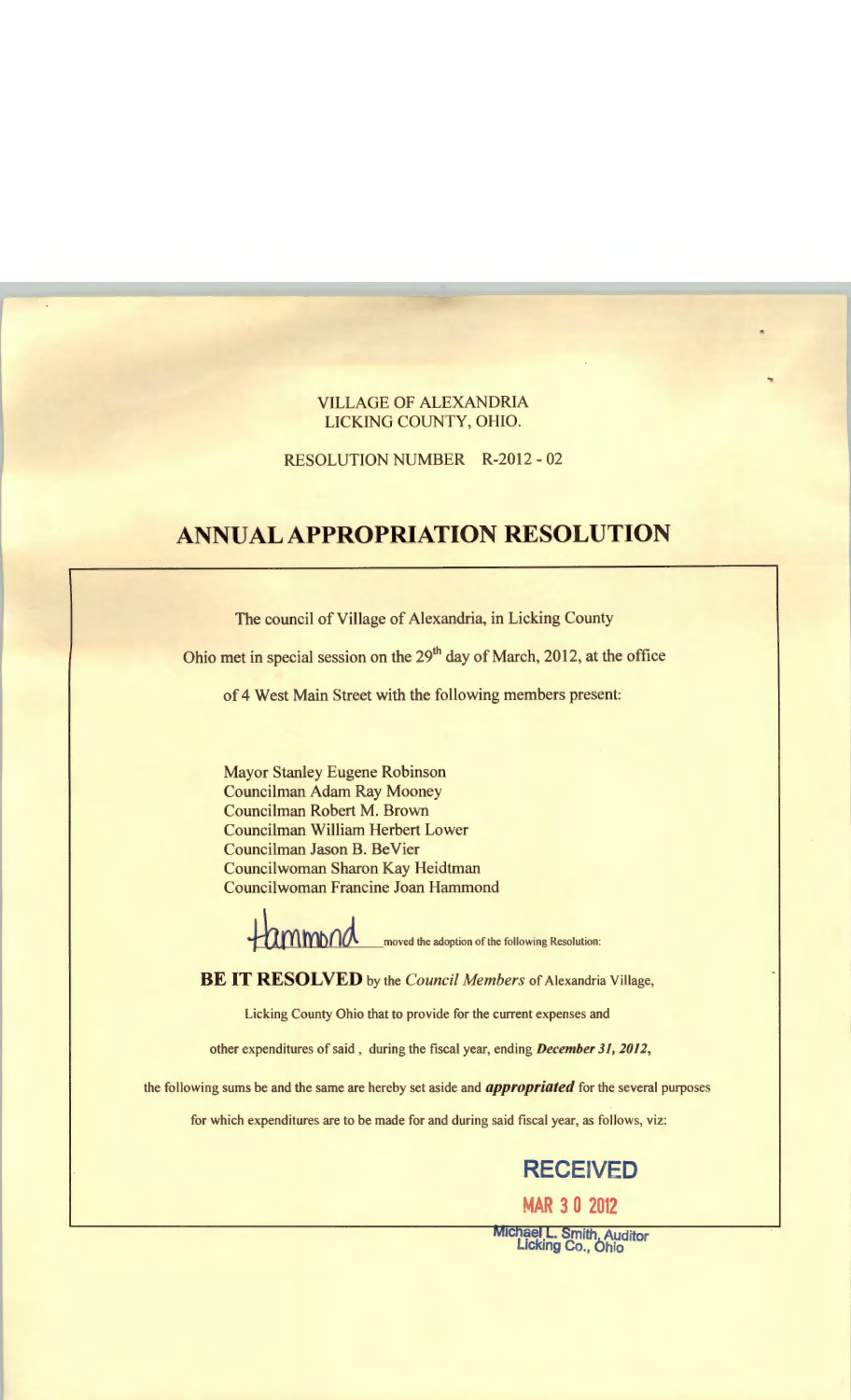Council delicates to the Fiscal Officer at fund level.

money seconded the Resolution and the

roll being called upon its adoption the vote resulted as follows:

*Adopted March 29<sup>th</sup>*, 2012

Paura f. m  $\mathbb{Z}$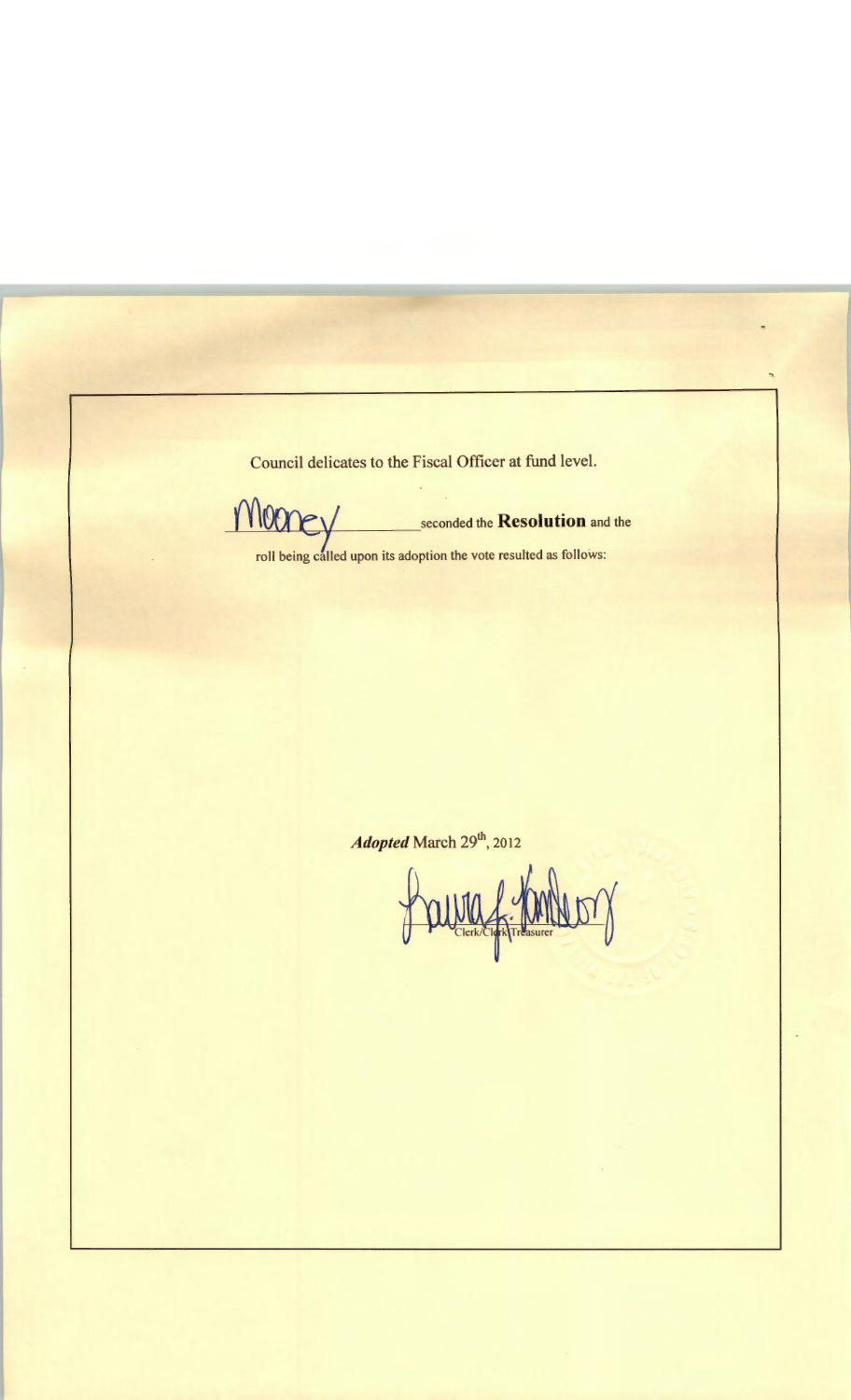## **THE STATE OF OHIO, Licking COUNTY,** ss:

I, Laura J. VanScoy, Clerk of the Council of Alexandria Village in Licking

County Ohio, and in whose custody the Files, Journals and Records of said Board are required by the Laws of the State of Ohio to be kept, do hereby certify that the foregoing *Annual Appropriation Resolution* is taken and copied from the original Resolution now on file with said Board, that the foregoing Resolution has been compared by me with the said original and that the same is a true and correct

copy thereof.

**WITNESS** my signature, this 29<sup>th</sup> day of

PUNICK SMILLO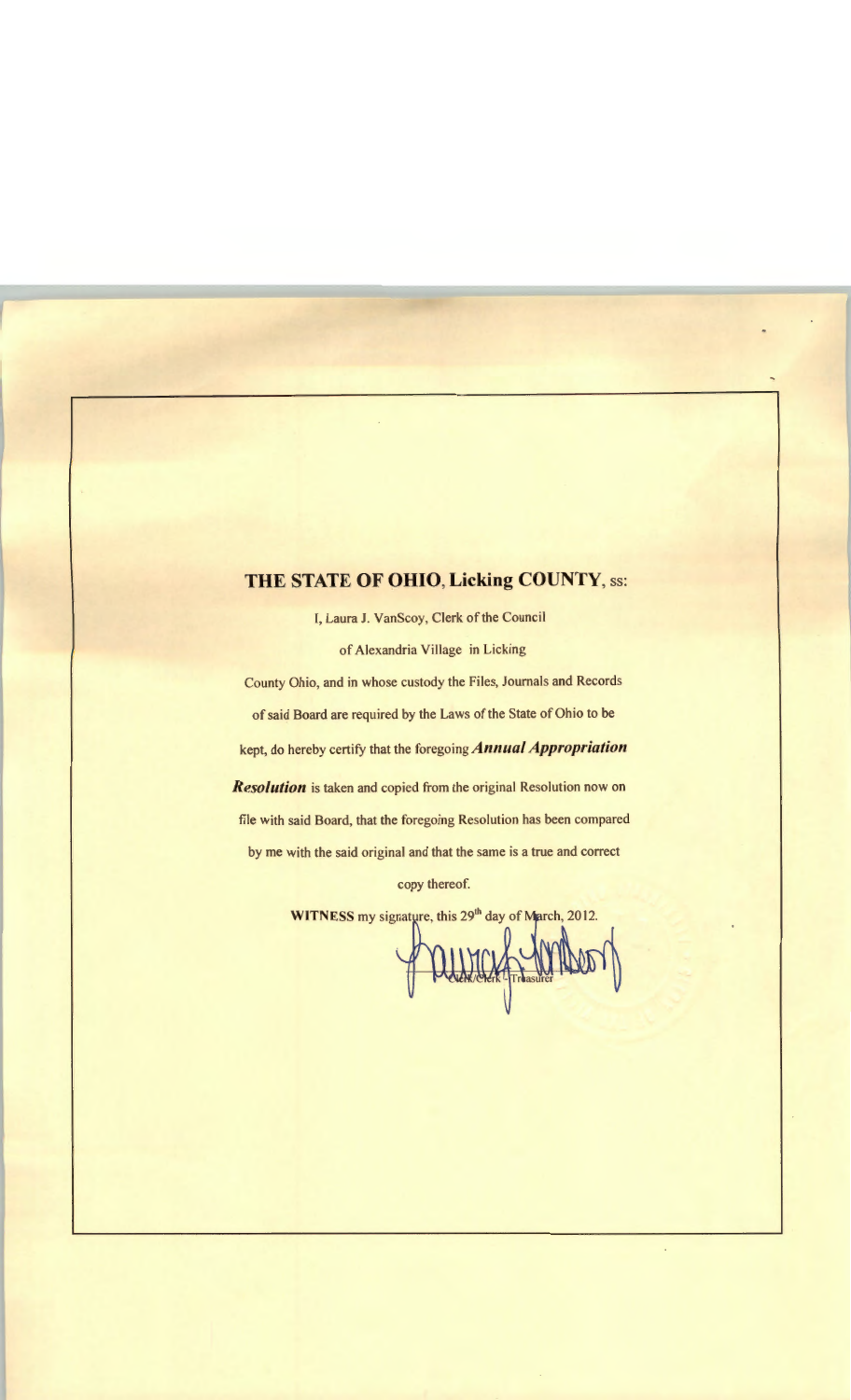## **ANNUAL APPROPRIATION**

#### **RESOLUTION**

### **BOARD OF ALEXANDRIA VILLAGE**

Licking County, Ohio.

Passed March 29th, 2012

For the Fiscal Year Ending December 31st, 2012

|        | Filed     | ,2012                 |  |
|--------|-----------|-----------------------|--|
|        | <b>By</b> | <b>County Auditor</b> |  |
| $\sim$ |           | <b>Deputy</b>         |  |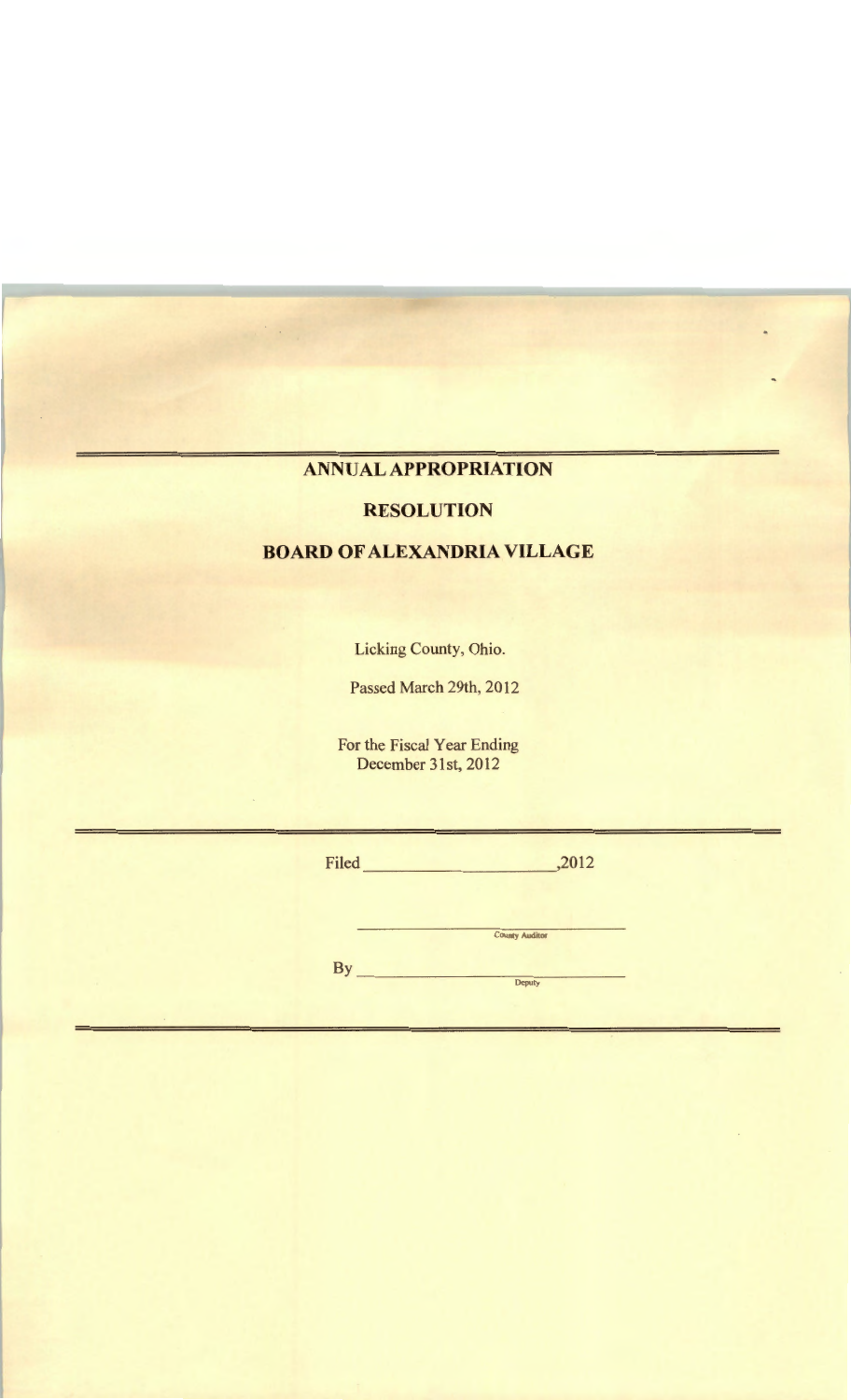|                                   |              | <b>Fund Name:</b>                                                                                                 | Appropriated<br>Amount | <b>Direct Charge</b>    | <b>YTD Amount Spent</b> |
|-----------------------------------|--------------|-------------------------------------------------------------------------------------------------------------------|------------------------|-------------------------|-------------------------|
|                                   |              | 1000-General Fund                                                                                                 |                        |                         |                         |
| 110-Police Enforcement            | 1000-110-190 | Other - Personal Services Village Marshal (\$25.00/month) (Per Mayor budget \$200.00/month)                       | \$1,850.00             | X                       | $-44.28$                |
|                                   | 1000-110-211 | Ohio Public Employees Retirement System 14%                                                                       | \$259.00               | X                       | 0.00                    |
|                                   | 1000-110-213 | Medicare 1.45%                                                                                                    | \$27.00                | X                       | 0.00                    |
|                                   | 1000-110-225 | Workers' Compensation 2010 Payroll based                                                                          | \$17.00                | X                       | $-16.96$                |
|                                   | 1000-110-322 | Postage                                                                                                           | \$0.00                 |                         | 0.00                    |
|                                   | 1000-110-341 | Accounting and Legal Fees Codified Ordinance Books (2 sections)                                                   | \$0.00                 |                         | 0.00                    |
|                                   | 1000-110-348 | <b>Training Services Marshal training reimbursement</b>                                                           | \$0.00                 |                         | 0.00                    |
|                                   | 1000-110-351 | Insurance and Bonding Liability \$548.00/Police Cruiser \$560.00/Public Official \$63 Bond 61-2011                | \$1,108.00             |                         | 0.00                    |
|                                   | 1000-110-399 | Other - Other Contractual Services Radar Calibration                                                              | \$600.00               |                         |                         |
|                                   | 1000-110-410 | <b>Office Supplies and Materials</b>                                                                              | \$50.00                |                         | $-49.99$                |
|                                   | 1000-110-420 | Operating Supplies and Materials Gasoline \$1,600/Other \$500                                                     | \$70.00                |                         | $-70.00$                |
|                                   | 1000-110-440 | <b>Small Tools and Minor Equipment</b>                                                                            | \$50.00                |                         | $-50.00$                |
| 130-Street Lighting               | 1000-130-311 | Electricity AEP #108-826-080-0-2 & #102-625-586-0-3                                                               | \$11,500.00            |                         | $-1749.37$              |
| 410-Planning & Zoning             | 1000-410-252 | Travel and Transportation 4 trips to Newark & 1 Columbus                                                          | \$0.00                 |                         |                         |
|                                   | 1000-410-322 | Postage                                                                                                           | \$0.00                 |                         |                         |
|                                   | 1000-410-341 | Accounting and Legal Fees Brian Zets 3 Hours                                                                      | \$0.00                 |                         |                         |
|                                   | 1000-410-351 | Insurance and Bonding Public Officials Liab. 3 members @ \$63 Bond 61-2011                                        | \$108.00               |                         |                         |
|                                   | 1000-410-399 | Other - Other Contractual Services Zoning Enforcement Officer's Compensation                                      | \$88.00                |                         | $-87.37$                |
|                                   | 1000-410-410 | <b>Office Supplies and Materials</b>                                                                              | \$0.00                 |                         |                         |
|                                   | 1000-410-440 | Small Tools and Minor Equipment Aluminum Document Holder & Compartments                                           | \$0.00                 |                         |                         |
| 710-Ma, or & Administrator Office | 1000-710-131 | Salary - Administrator Mayor Hammond \$500.00/month                                                               | \$6,000.00             | х                       | $-1306.08$              |
|                                   | 1000-710-132 | Salaries - Administrator's Staff Holly Royer 20%                                                                  | \$2,500.00             | X                       |                         |
|                                   | 1000-710-211 | Ohio Public Employees Retirement System 14%                                                                       | \$1,190.00             | x                       | $-96.88$                |
|                                   | 1000-710-213 | Medicare 1.45%                                                                                                    | \$124.00               | $\overline{\mathbf{x}}$ |                         |
|                                   | 1000-711-225 | Workers' Compensation 2010 Payroll based                                                                          | \$107.00               | $\overline{\mathbf{x}}$ | $-106.45$               |
|                                   | 1000-710-240 | <b>Unemployment Compensation</b>                                                                                  | \$90.00                |                         | $-89.10$                |
|                                   | 1000-710-252 | <b>Travel and Transportation</b>                                                                                  | \$0.00                 |                         |                         |
|                                   | 1000-710-322 | Postage                                                                                                           | \$44.00                |                         | $-44.00$                |
|                                   | 1000-710-341 | <b>Accounting and Legal Fees</b>                                                                                  | \$0.00                 |                         |                         |
|                                   | 1000-710-348 | <b>Training Services</b>                                                                                          | \$0.00                 |                         |                         |
|                                   | 1000-710-351 | Insurance and Bonding Public Officials Liab. \$63/Employee Dishonestee Bond \$23                                  | \$54.00                |                         |                         |
|                                   | 1000-710-391 | Dues and Fees                                                                                                     | \$0.00                 |                         |                         |
|                                   | 1000-710-410 | <b>Office Supplies and Materials</b>                                                                              | \$231.00               |                         | $-230.71$               |
|                                   | 1000-710-440 | Small Tools and Minor Equipment Compact Laptop Battery                                                            | \$0.00                 |                         |                         |
|                                   |              | Salaries Council-Jason BeVier, Bob Brown, Joanie Hammond, Scott Hutchinson, Herb Lower & Adam Mooney              |                        |                         |                         |
| 715-Legislative ~ Council         | 1000-715-111 | \$300.00/quarter                                                                                                  | \$7,200.00             | X                       | $-265.65$               |
|                                   | 1000-715-211 | Ohio Public Employees Retirement System 14%                                                                       | \$840.00               | X                       |                         |
|                                   | 1000-715-212 | <b>Social Security</b>                                                                                            | \$168.00               | х                       |                         |
|                                   | 1000-715-213 | Medicare 1.45%                                                                                                    | \$105.00               | x                       |                         |
|                                   | 1000-715-225 | Workers' Compensation 2010 Payroll based                                                                          | \$104.00               |                         | $-103.60$               |
|                                   | 1000-715-341 | Accounting and Legal Fees Attorney Brian Zets spent \$2,396.40 YTD have \$1,300.00 Zets bill pending (\$4,474.35) | \$8,170.75             |                         | $-2396.40$              |
|                                   | 1000-715-342 | <b>Auditing Services</b>                                                                                          | \$6,443.00             |                         |                         |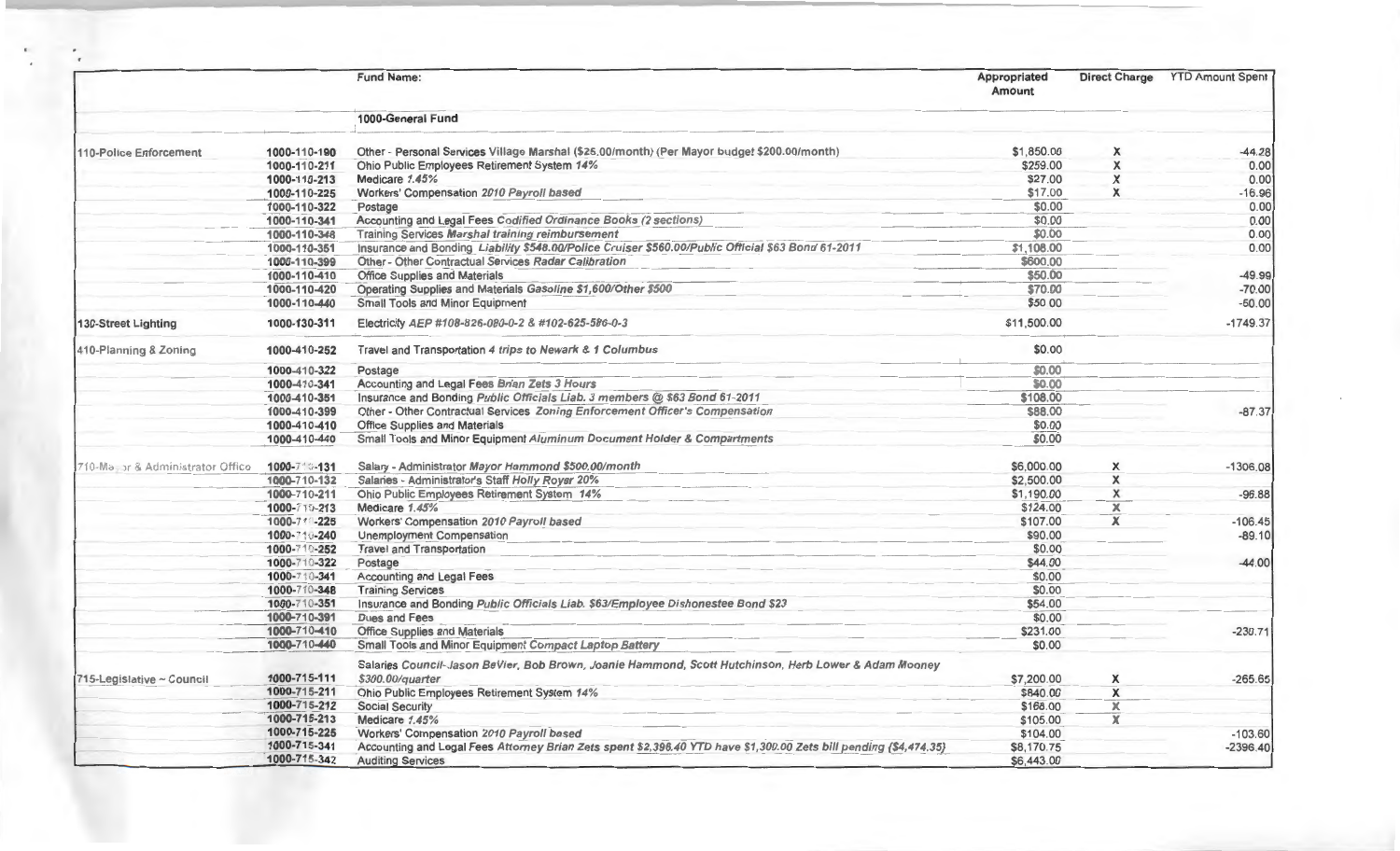|                                                   | 1000-715-348 | <b>Training Services</b>                                                                                                                                         | \$0.00      |   |            |
|---------------------------------------------------|--------------|------------------------------------------------------------------------------------------------------------------------------------------------------------------|-------------|---|------------|
|                                                   | 1000-715-351 | Insurance and Bonding                                                                                                                                            | \$2,287.00  |   |            |
|                                                   | 1000-715-410 | <b>Office Supplies and Materials</b>                                                                                                                             | \$0.00      |   |            |
|                                                   | 1000-715-600 | Other                                                                                                                                                            | \$0.00      |   |            |
| 720-Mayor's Court                                 | 1000-720-132 | Salaries - Administrator's Staff Deputy Clerk of Court                                                                                                           | \$300.00    | X | $-90.76$   |
|                                                   | 1000-720-211 | Ohio Public Employees Retirement System 14%                                                                                                                      | \$42.00     | X |            |
|                                                   | 1000-720-213 | Medicare 1.45%                                                                                                                                                   | \$5.00      | X |            |
|                                                   | 1000-720-225 | Workers' Compensation 2010 Payroll based~Bailiff & Deputy Clerk of Court                                                                                         | \$0.00      | X |            |
|                                                   | 1000-720-252 | Travel and Transportation 2 trips to Columbus & 4 trips to Newark                                                                                                | \$0.00      |   |            |
|                                                   | 1000-720-322 | Postage                                                                                                                                                          | \$0.00      |   |            |
|                                                   | 1000-720-329 | Other-Communications, Printing & Advertising Court Cash Book                                                                                                     | \$0.00      |   |            |
|                                                   | 1000-720-341 | Accounting and Legal Fees 6 Municipal Code Books                                                                                                                 | \$130.00    |   | $-130.00$  |
|                                                   | 1000-720-342 | <b>Auditing Services</b>                                                                                                                                         | \$2,000.00  |   |            |
|                                                   | 1000-720-348 | <b>Training Services</b>                                                                                                                                         | \$0.00      |   |            |
|                                                   | 1000-720-351 | Insurance and Bonding Bailiff \$156/Public Officials Liab. Magisterate, Bailiff, Deputy Clerk of Court \$189; Surety<br><b>Bond Deputy Clerk of Court \$23</b>   | \$0.00      |   |            |
|                                                   | 1000-720-391 | Dues and Fees                                                                                                                                                    | \$0.00      |   |            |
|                                                   | 1000-720-399 | Other - Other Contractual Services Magistrate Fees 5 courts $@$ \$260 = \$1,300/Prosecutor's Fees \$800/ Bailiff<br><b>Compensation \$225/Computer BGI \$240</b> | \$0.00      |   |            |
|                                                   | 1000-720-410 | Office Supplies and Materials                                                                                                                                    | \$0.00      |   |            |
|                                                   | 1000-720-440 | Small Tools and Minor Equipment Desk Stool-Quill                                                                                                                 | \$0.00      |   |            |
| 725-Clerk-Treasurer (Fiscal Officer) 1000-725-121 |              | Salary - Clerk/Treasurer Laura VanScoy \$1,180.00/month                                                                                                          | \$14,160.00 | X | $-3229.67$ |
|                                                   | 1000-725-211 | Ohio Public Employees Retirement System 14%                                                                                                                      | \$1,983.00  | X | $-166.13$  |
|                                                   | 1000-725-213 | Medicare 1.45%                                                                                                                                                   | \$210.00    | X |            |
|                                                   | 1000-725-225 | Workers' Compensation 2010 Payroll based                                                                                                                         | \$205.00    |   | $-204.88$  |
|                                                   | 1000-725-252 | <b>Travel and Transportation</b>                                                                                                                                 | \$75.00     | X | $-75.00$   |
|                                                   | 1000-725-322 | Postage                                                                                                                                                          | \$44.00     |   | $-44.00$   |
|                                                   | 1000-725-329 | Other-Communications, Printing & Advertising                                                                                                                     | \$0.00      |   |            |
|                                                   | 1000-725-341 | <b>Accounting and Legal Fees</b>                                                                                                                                 | \$29.00     |   | $-28.55$   |
|                                                   | 1000-725-343 | Uniform Accounting Network Fees Auditor of State (\$555/qtr @ 4 qtrs)                                                                                            | \$2,220.00  |   |            |
|                                                   | 1000-725-348 | <b>Training Services</b>                                                                                                                                         | \$0.00      |   |            |
|                                                   | 1000-725-351 | Insurance and Bonding                                                                                                                                            | \$0.00      |   |            |
|                                                   | 1000-725-391 | Dues and Fees                                                                                                                                                    | \$0.00      |   |            |
|                                                   | 1000-725-410 | <b>Office Supplies and Materials</b>                                                                                                                             | \$483.00    |   | $-482.31$  |
| 730-Lanus & Building                              | 1000-730-311 | Electricity AEP #108-990-381-2-8                                                                                                                                 | \$3,500.00  |   | $-800.00$  |
|                                                   | 1000-730-312 | Water and Sewage                                                                                                                                                 | \$230.25    |   | $-230.25$  |
|                                                   | 1000-730-313 | <b>Natural Gas</b>                                                                                                                                               | \$1,300.00  |   | $-334.52$  |
|                                                   | 1000-730-321 | Telephone Century Link (740) 924-2539 & (740) 924-2535                                                                                                           | \$3,500.00  |   | $-425.00$  |
|                                                   | 1000-730-410 | Office Supplies and Materials                                                                                                                                    | \$1,400.00  |   | $-1400.00$ |
|                                                   | 1000-730-420 | Operating Supplies and Materials                                                                                                                                 | \$0.00      |   |            |
|                                                   | 1000-730-431 | Repairs and Maintenance of Buildings and Land                                                                                                                    | \$0.00      |   |            |
| 735-Board & Commission                            | 1000-735-349 | Other - Professional and Technical Services                                                                                                                      | \$0.00      |   |            |
| 740-Property Tax Collection Fees 1000-740-344     |              | <b>Tax Collection Fees</b>                                                                                                                                       | \$2,000.00  |   | $-84.00$   |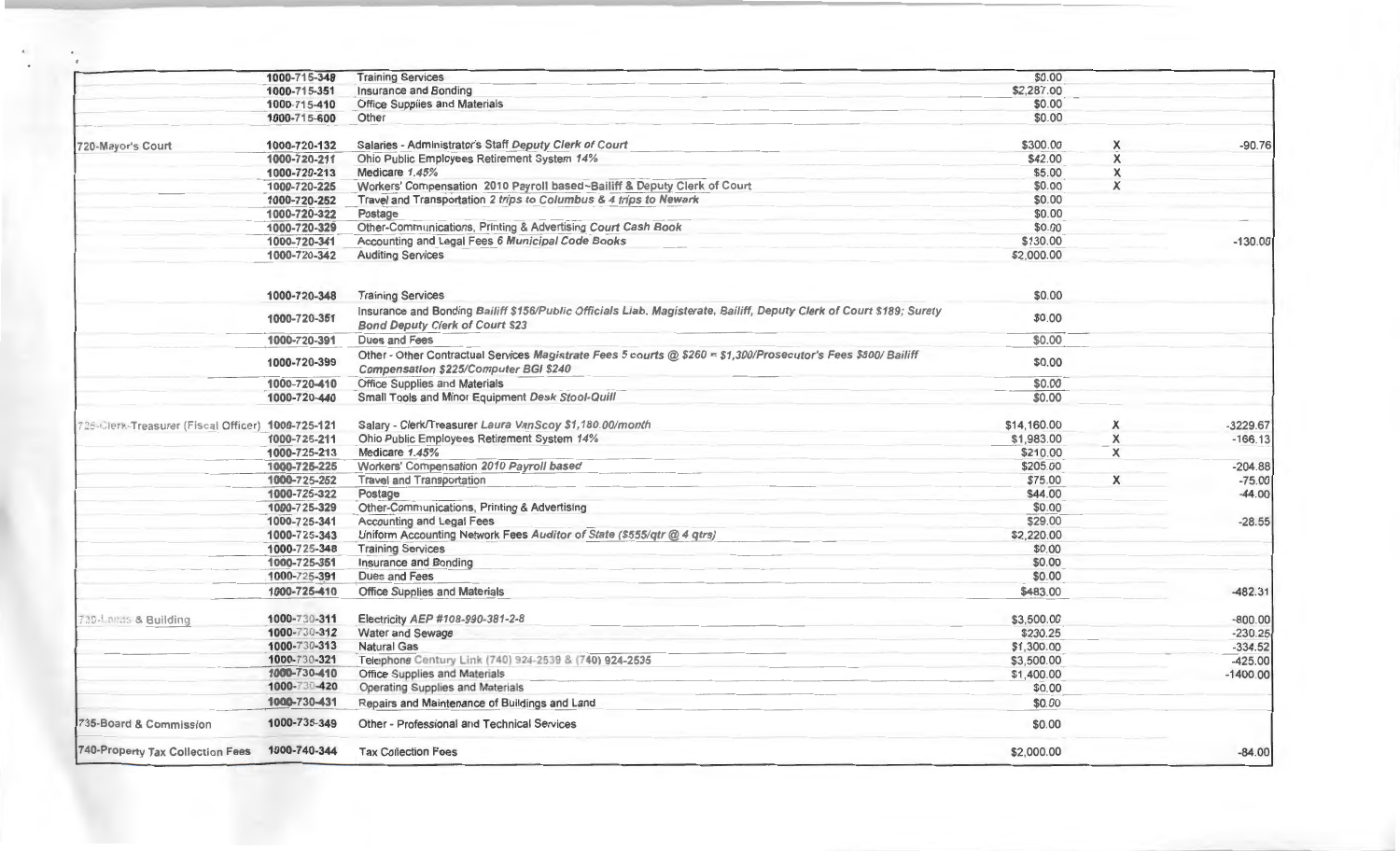|                                 | 1000-800-390   | Other Contractual Serivces OPWC Grant                                                                 | \$0.00      |             |             |
|---------------------------------|----------------|-------------------------------------------------------------------------------------------------------|-------------|-------------|-------------|
| 800-Captial Outlay              | 1000-800-590   | Other - Capital Outlay GFC Leasing Copier                                                             | \$1,860.00  |             | 465.00      |
| 850-Debt Services               | 1000-850-710   | Principal Huntington National Bank 4 W. Main Street #8000251401 \$409.37/month                        | \$2,975.00  |             | $-730.44$   |
|                                 | 1000-850-720   | Interest Loan date 01/13/2009 Maturity Date 07/10/2021 {Prin. \$44,167.97}                            | \$1,955.00  |             | $-497.67$   |
|                                 |                |                                                                                                       |             | \$91,991.00 | $-16125.02$ |
|                                 |                | 2011-Street Construction Maint.                                                                       |             |             |             |
| 620-Street Maintenance & Repair | 2011-620-190   | Other - Personal Services Howard Johnson \$10,00/hour                                                 | \$11,720.00 | X           | $-388.65$   |
|                                 | 2011-620-211   | Ohio Public Employees Retirement System 14%                                                           | \$1,645.00  | X           | $-30.88$    |
|                                 | 2011-620-213   | Medicare 1.45%                                                                                        | \$170.00    | $\times$    | 0.00        |
|                                 | 2011-620-225   | Workers' Compensation 2010 Payroll based                                                              | \$114.00    |             | $-113.62$   |
|                                 | 2011-620-252   | <b>Travel and Transportation</b>                                                                      | \$0.00      |             | 0.00        |
|                                 | 2011-620-311   | Electricity AEP #106-079-571-3-0                                                                      | \$2,500.00  |             | $-500.00$   |
|                                 | 2011-620-312   | <b>Water and Sewage</b>                                                                               | \$875.00    |             | $-216.01$   |
|                                 | 2011-620-313   | <b>Natural Gas</b>                                                                                    | \$700.00    |             | $-85.96$    |
|                                 | 2011-620-342   | <b>Auditing Services</b>                                                                              | \$485.00    |             | 0.00        |
|                                 | 2011-620-351   | Insurance and Bonding Property \$223.50/Inland Marine \$229.88/Public Official \$56.04/ Auto \$560.00 | \$1,054.00  |             | 0.00        |
|                                 | 2011-620-420   | Operating Supplies and Materials {\$2,781.65}                                                         | \$2,817.29  |             | $-35.64$    |
|                                 | 2011-620-430   | <b>Repairs and Maintenance</b>                                                                        |             |             |             |
|                                 |                |                                                                                                       |             |             |             |
| 850-Debt Services               | 2011-850-710   | Principal Park National Bank-Commercial Lease-Street Dept. Truck #931960544 \$318.20/month            | \$308.59    |             | $-308.59$   |
|                                 | 2011-850-720   | Interest 01/16/07 - 01/16/12 5.08%                                                                    | \$1.34      |             | $-1.34$     |
|                                 | $2011 - 8$     | Capital Outlay-Other Contractual Services OPWC Storm Sewer Grant Matchine Funds                       |             |             |             |
| <b>310-Transfers</b>            | 2011-910-910   | Transfers - Out OPWC Storm Sewer Grant Matching Funds                                                 | \$0.00      |             |             |
|                                 |                |                                                                                                       |             | \$22,390.22 | $-1680.69$  |
|                                 |                | 2021-State Highway                                                                                    |             |             |             |
| 620-Street Maintenance & Repair | 2021-620-420   | <b>Operating Supplies and Materials</b>                                                               | \$1,914.35  |             | 0.00        |
| 10-Transfers                    | 2021-910-910   | Transfers - Out OPWC Storm Sewer Grant Matching Funds Not able to use State Hwy funds on OPWC Grant!  | \$0.00      |             | 0.00        |
|                                 |                |                                                                                                       |             | \$1,914.35  |             |
|                                 |                | 2041-Parks & Recreation                                                                               |             |             |             |
|                                 |                |                                                                                                       | \$500.00    |             |             |
| 320-Provide & Maintain Park     | 2041-320-311   | Electricity AEP #107-761-281-0-9<br>Professional and Technical Services Port-a-John Rental            | \$650.00    |             | $-40.00$    |
|                                 | 2041-320-340   |                                                                                                       |             |             |             |
|                                 | 2041-320-351   | <b>Insurance and Bonding</b>                                                                          | \$520.00    |             |             |
|                                 | 2041-320-420   | <b>Operating Supplies and Materials</b>                                                               | \$1,405.00  |             | $-200.00$   |
|                                 | 2041-320-440   | Small Tools and Minor Equipment                                                                       | \$225.00    |             |             |
|                                 | 2041-320-600   | Other Property Tax                                                                                    | \$44.00     |             | $-44.00$    |
|                                 |                |                                                                                                       |             | \$3,344.00  | $-284.00$   |
| 650-Traffic Signs & Signals     |                | 2101-Permissive Motor Vehicle                                                                         |             |             |             |
|                                 | 2101-650-311   | Electricity AEP #101-164-770-1-8                                                                      | \$1,000.00  |             | $-175.00$   |
|                                 | <b>ASO-420</b> | Operating Supplies and Materials {3,319.13}                                                           | \$3,680.81  |             | $-361.68$   |
|                                 | 6800-390       | Capital Outlay-Other Contractual Services OPWC Grant Matching %                                       | \$3,389.99  |             | $-3389.99$  |
| 910-Transfers                   | -940-910       | Transfers - Out OPWC Storm Sewer Grant Matching Funds                                                 | \$0.00      |             | 0.00        |
|                                 |                |                                                                                                       |             | \$8,070.80  | $-3926.67$  |
|                                 |                | 2901-Police Operating Levy                                                                            |             |             |             |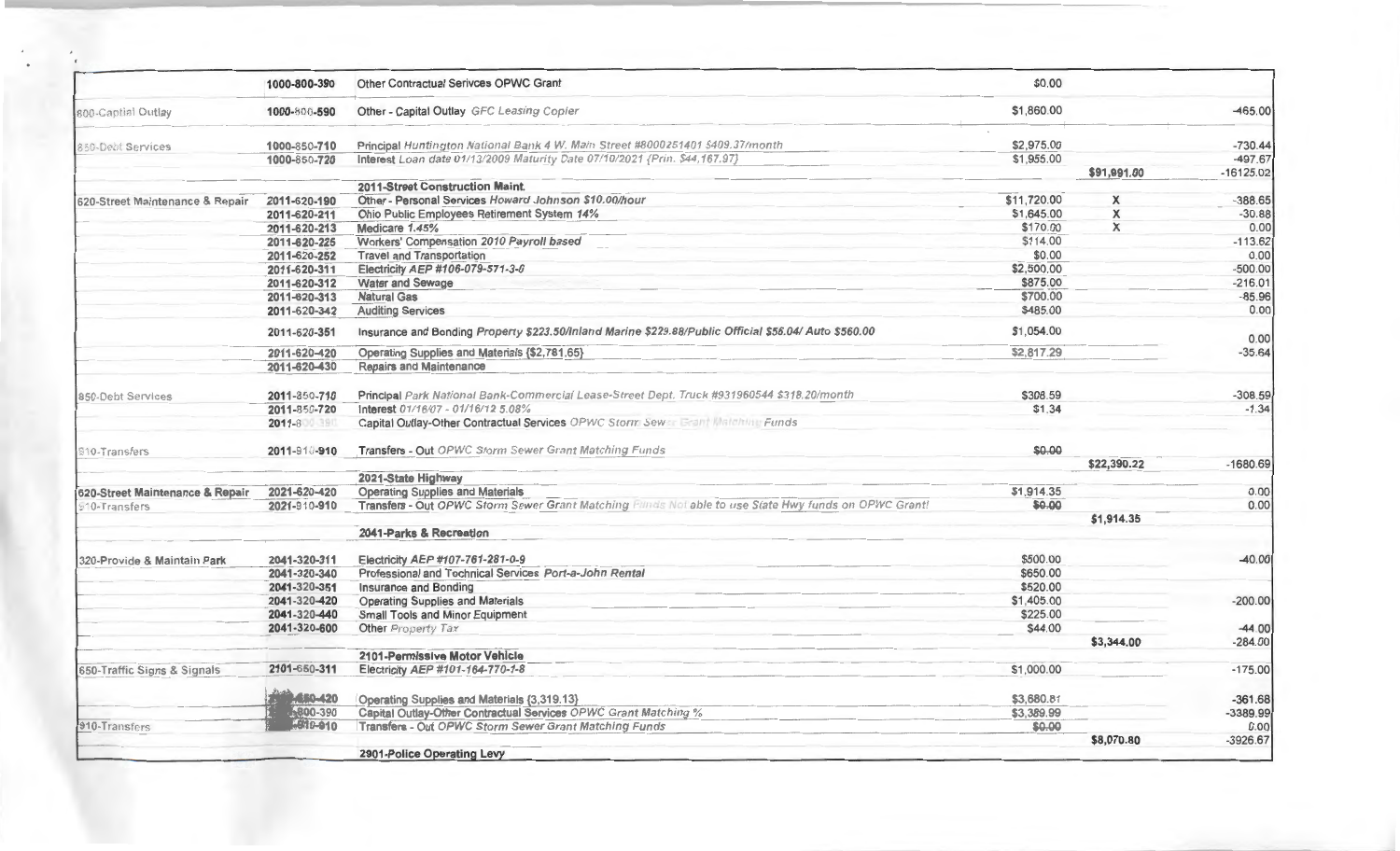| 110-Police Enforcement                            | 2901-110-420      | <b>Operating Supplies and Materials</b>                                                                      | \$201.58    |              | $-197.00$   |
|---------------------------------------------------|-------------------|--------------------------------------------------------------------------------------------------------------|-------------|--------------|-------------|
|                                                   |                   |                                                                                                              |             | \$201.58     |             |
|                                                   |                   | 4901-Park Capital Outlay Licking County Foundation Landscape                                                 |             |              |             |
| 310-Recreation                                    | 4901-310-590      | Other - Capital Outlay                                                                                       | \$13.97     |              | 0.00        |
|                                                   |                   |                                                                                                              |             | \$13.97      |             |
|                                                   |                   | 4904-OPWC Storm Sewer Project \$119,000 Matching \$13,090 + \$105,910                                        |             |              |             |
| 100-Capitel Outlay                                | 4904-800-590      | Other - Capital Outlay                                                                                       | \$94,887.80 |              | $-57035.78$ |
|                                                   |                   |                                                                                                              |             | \$94,887.80  |             |
|                                                   |                   | 5101-Water Operating                                                                                         |             |              |             |
| $\gamma_{\rm B}$ = $\gamma_{\rm B}$               | $5101 - 190$      | Other - Personal Services Jack Liggett \$840.00/month; Water Clerk \$12.00/hour; Howard Johnson \$10.00/hour | \$14,800.00 | X            | $-1787.30$  |
|                                                   | 5101-539-211      | Ohio Public Employees Retirement System 14%                                                                  | \$2,250.00  | X            | $-117.60$   |
|                                                   | 5101-539-213      | Medicare 1.45%                                                                                               | \$175.00    | X            | 0.00        |
|                                                   | $5101 - 225$      | Workers' Compensation 2010 Payroll based                                                                     | \$195.23    | $\times$     | $-195.23$   |
|                                                   | 5101-509-311      | Electricity AEP #104-326-481-1-0 Water Tower Light                                                           | \$325.00    |              | 0.00        |
|                                                   | $5101 - -312$     | Water and Sewage Village of Granville~Water                                                                  | \$66,500.00 |              | $-14455.60$ |
|                                                   | 5101-329-322      | Postage                                                                                                      | \$1,490.00  |              | $-122.00$   |
|                                                   | 5101-539-342      | <b>Auditing Services</b>                                                                                     | \$1,524.77  |              |             |
|                                                   | $5101 - x - 349$  | Other - Professional and Technical Services Harry Kettell {2 @ \$100.00/week to cover Jack's vacation}       | \$200.00    |              |             |
|                                                   | 5101-539-351      | Insurance and Bonding                                                                                        | \$715.00    |              |             |
|                                                   | 5101-539-399      | Other - Other Contractual Services Masi #2189                                                                | \$7,500.00  |              |             |
|                                                   | 5101-539-410      | <b>Office Supplies and Materials</b>                                                                         | \$5,000.00  |              |             |
|                                                   | $5101 - 5$ $-420$ | <b>Operating Supplies and Materials</b>                                                                      |             |              |             |
|                                                   | 5101-5 -430       | Repairs and Maintenance TLV \$1,404.86                                                                       | \$5,500.00  |              | $-1831.15$  |
|                                                   |                   |                                                                                                              |             |              |             |
|                                                   |                   | Principal Park National Bank \$30,000 #1054110401104 4.57% \$561.18/month 06/11/10 - 06/11/15 Water Tower    |             |              |             |
| <b>COptin Services</b>                            | 5101-850-710      | Loan CQ917 Maturity 07/01/17 Payment due January 29th & July 1st \$1,006.68/semi-annual                      | \$7,625.00  |              | $-1438.15$  |
|                                                   |                   |                                                                                                              | \$1,200.00  |              |             |
|                                                   | 5101-850-720      | Interest                                                                                                     |             |              | $-245.39$   |
| .0-Transfers                                      | $5101 - 2010$     | <b>Transfers - Out</b>                                                                                       |             |              | 0.00        |
|                                                   |                   |                                                                                                              |             | \$115,000.00 | $-20192.42$ |
|                                                   |                   | 5201-Sewer Enterprise Fund                                                                                   |             |              |             |
| 541-Administration Sanitary<br>Sewers & Sewage    | 5201-541-100      | Personal Services Jack Liggett \$1,000/month; Royer \$12/hour {\$4,200}/Howard Johnson \$10/hour {1,000}     | \$17,200.00 | $\mathsf{x}$ | $-1946.21$  |
|                                                   | 5201-541-211      | Ohio Public Employees Retirement System 14%                                                                  | \$2,408.00  | X            | $-140.00$   |
|                                                   | 5201-541-213      | Medicare 1.45%                                                                                               | \$250.00    | X            | 0.00        |
|                                                   | 6201-541-225      | Workers' Compensation 2010 Payroll based                                                                     | \$222.94    | $\mathbf x$  | $-222.94$   |
|                                                   | 6201-541-311      | Electricity AEP #101-616-737-0-1 W.W.T.P.                                                                    | \$16,000.00 |              | $-3000.00$  |
|                                                   | 5201-541-321      | Telephone Century Link W.W.T.P. (740) 924-9167                                                               | \$900.00    |              | $-150.00$   |
|                                                   | 5201-541-322      | Postage                                                                                                      | \$1,500.00  |              | $-249.50$   |
|                                                   | 5201-541-340      | Professional and Technical Services Masi #3282                                                               | \$7,500.00  |              | $-1573.73$  |
|                                                   | 5201-541-350      | <b>Insurance and Bonding Services</b>                                                                        | \$3,315.45  |              | 0.00        |
|                                                   | 5201-541-390      | <b>Other Contractual Services</b>                                                                            | \$4,500.00  |              | $-1500.00$  |
|                                                   | 5201-541-400      | <b>Supplies and Materials</b>                                                                                | \$7,500.00  |              | $-243.20$   |
|                                                   | 5201-541-410      | <b>Office Supplies and Materials</b>                                                                         | \$5,000.00  |              |             |
|                                                   | 5201-541-600      | Other                                                                                                        | \$2,250.00  |              | 0.00        |
| 542-Billing-Sanitary Sewers & Sewage 5201-542-391 |                   | Dues and Fees                                                                                                | \$5,000.00  |              | 0.00        |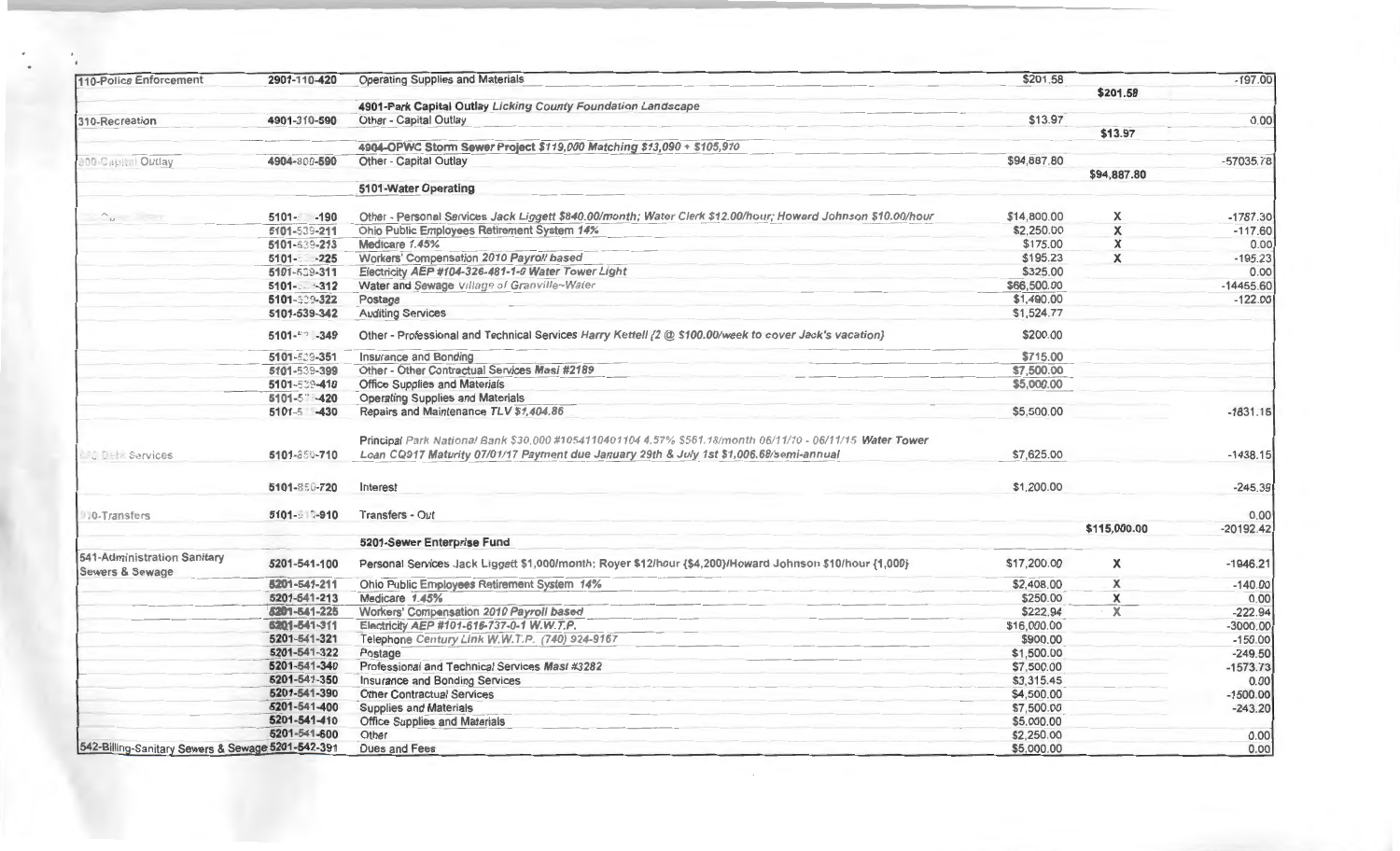| 543-Pumping-Sanitary Sewers & Sev 5201-543-342 |              | <b>Auditing Services</b>                                                                                         |                     | \$1,264.00  |              |             |
|------------------------------------------------|--------------|------------------------------------------------------------------------------------------------------------------|---------------------|-------------|--------------|-------------|
|                                                | 5201-543-390 | Other Contractual Services Judges                                                                                |                     | \$5,000.00  |              | $-728.05$   |
|                                                | 5201-543-430 | <b>Repairs and Maintenance</b>                                                                                   |                     | \$20,000.00 |              |             |
| 549-Other Sanitary Sewers & Sewag 5201-549-300 |              | Contractual Services Village of Johnstown~Hauling Sludge                                                         |                     | \$8,000.00  |              | $-1463.87$  |
| 0-Transters                                    | 5201-910-910 | Transfers - Out Transfer to 5721; 5722; 5741; 5901                                                               |                     | \$97,195.63 |              |             |
|                                                |              |                                                                                                                  |                     |             | \$205,006.02 | $-11217.50$ |
|                                                |              | 5721-USDA DEBT SERVICE                                                                                           |                     |             |              |             |
| 0-Debt ices                                    | 5721-850-710 | Principal USDA Yearly Payment due 03/01/11~2011 \$87,231.25~ 2012 \$87,195.63                                    |                     | \$18,600.00 |              |             |
|                                                | 5721-850-720 | Interest                                                                                                         |                     | \$68,595.63 |              |             |
|                                                | 5721-850-730 | <b>Discount on Debt</b>                                                                                          |                     | \$0.00      |              |             |
|                                                | 5721-850-790 | Other - Debt Service                                                                                             |                     | \$0.00      |              |             |
| $  \cdot  $                                    | 5721-910-910 | Transfers - Out                                                                                                  |                     | \$0.00      |              |             |
|                                                |              | 5722-OPWC DEBT SERVICE                                                                                           |                     |             | \$87,195.63  |             |
|                                                |              |                                                                                                                  |                     |             |              |             |
| <b>E</b> -Debt Services                        | 5722-850-710 | Principal OPWC Loan #CT64H Semi-Annual Payment Due 01/31/11 & 07/01/11                                           | \$5,000/semi annual | \$10,000.00 |              |             |
|                                                | 5722-850-720 | Interest                                                                                                         |                     | \$0.00      |              |             |
|                                                | 5722-850-730 | <b>Discount on Debt</b>                                                                                          |                     | \$0.00      |              |             |
|                                                | 5722-850-790 | Other - Debt Service                                                                                             |                     | \$0.00      |              |             |
| 10-Transfers                                   | 5722-910-910 | Transfers - Out                                                                                                  |                     | \$0.00      |              |             |
|                                                |              |                                                                                                                  |                     |             | \$10,000.00  |             |
|                                                |              | 5741-USDA SEWER DEBT SERVICE *RESTRICTED* Park National Bank                                                     | C.O.D. \$84,284.00  |             |              |             |
| <b>150-Debt Services</b>                       | 5741-850-710 | Principal                                                                                                        |                     | \$0.00      |              |             |
|                                                | 5741-850-720 | Interest                                                                                                         |                     | \$0.00      |              |             |
|                                                | 5741-850-730 | <b>Discount on Debt</b>                                                                                          |                     | \$0.00      |              |             |
|                                                | 5741-850-790 | Other - Debt Service                                                                                             |                     | \$0.00      |              |             |
| 10- ransfers                                   | 5741-910-910 | Transfers - Out                                                                                                  |                     | \$0.00      |              |             |
|                                                |              |                                                                                                                  |                     |             | \$0.00       |             |
|                                                |              | <b>5901-SEWER SURPLUS</b>                                                                                        |                     |             |              |             |
| 850-Deb: Services                              | 5901-850-710 | Principal                                                                                                        |                     | \$0.00      |              |             |
|                                                | 5901-850-720 | Interest                                                                                                         |                     | \$0.00      |              |             |
|                                                | 5901-850-730 | <b>Discount on Debt</b>                                                                                          |                     | \$0.00      |              |             |
|                                                | 5901-850-790 | Other - Debt Service                                                                                             |                     | \$0.00      |              |             |
|                                                |              |                                                                                                                  |                     |             | \$0.00       |             |
|                                                |              | 9901-MAYOR'S COURT                                                                                               |                     |             |              |             |
|                                                | 9901-790-640 | <b>Payment to Another Political Subdivision</b>                                                                  |                     | \$0.00      | \$0.00       |             |
|                                                |              | 9976-Museum Expendable Museum 3 C.O.D. Huntington National Bank Semi-Annual Interest Checks in January<br>& July |                     |             |              |             |
| 730-Lands & Buildings                          | 9976-730-352 | Property Insurance Premiums                                                                                      |                     | \$800.00    |              |             |
|                                                | 9976-730-420 | <b>Operating Supplies and Materials</b>                                                                          |                     | \$1,000.00  |              |             |
|                                                |              |                                                                                                                  |                     |             | \$1,800.00   |             |
|                                                |              | 9977-Museum Non-Expendable                                                                                       |                     |             |              |             |
| 910-Transfers                                  | 9977-910-010 | Transfers - Out                                                                                                  |                     | \$1,800.00  |              |             |